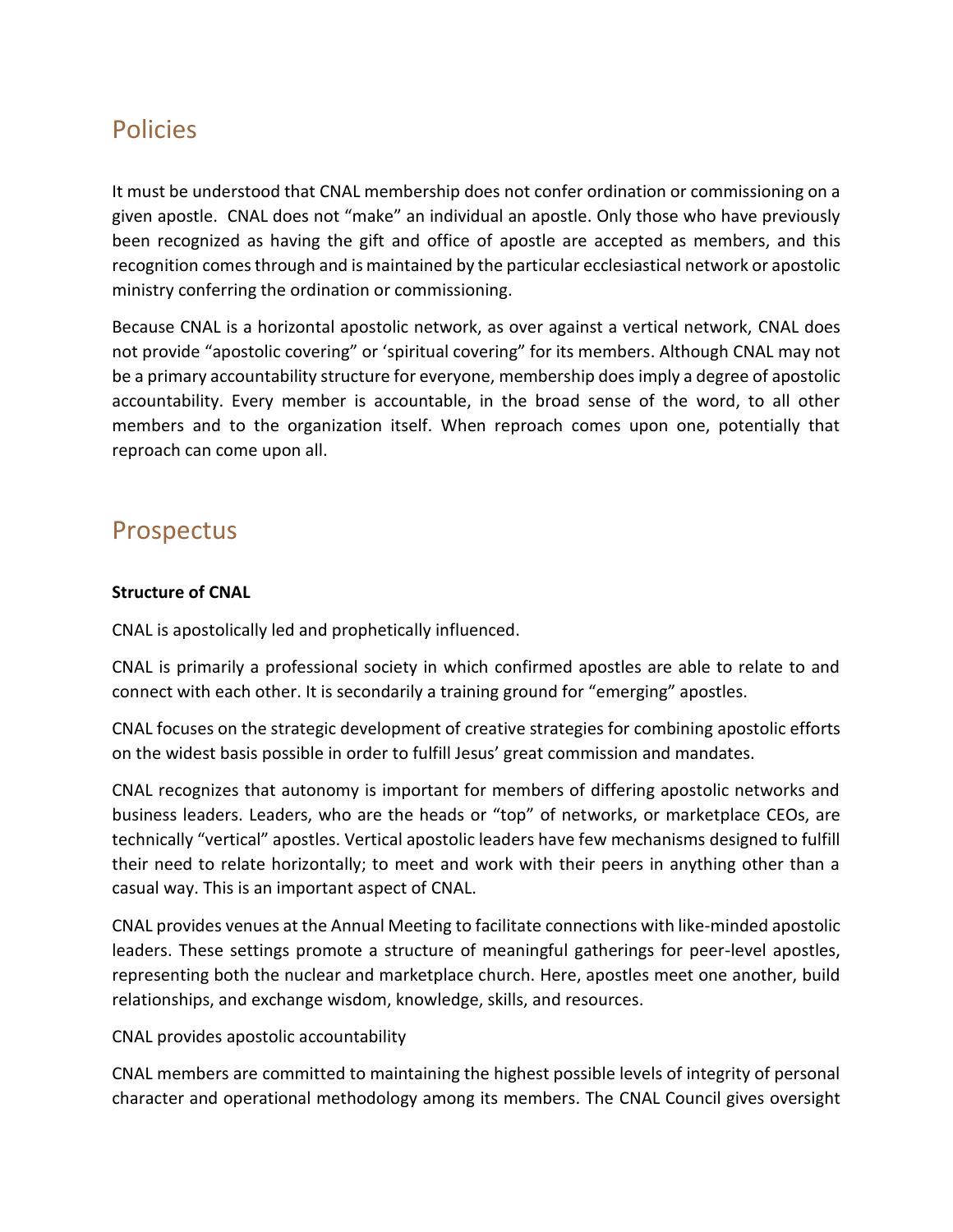and enforces the code of Biblical conduct required of each member to insure the standards of CNAL and maintain unity among the brethren (Psalm 133:1, Eph.4:3). This does not mean "covering." CNAL does not ordain or cover individuals or groups of apostles.

#### **CNAL Membership**

Membership in CNAL is restricted to individuals who have been recognized by a significant segment of the church, including peer-level apostles, as having the gift of apostle and who have been ministering through this gift for a period of time.

Membership is attained only through the following process:

An invitation to join CNAL requires a nomination to be made and seconded by any two active CNAL members. Under extenuating circumstances where two nominators are not available, an explanation as to why there is no second nominee is weighed in the decision-making process. Nomination forms are available to CNAL apostles on the website, www.cnaleaders.com, or through the CNAL office.

Nominations by the two active members are then processed through the CNAL office and the Convening Apostle. Decisions are made on a case-by-case basis as to whether official invitations will be extended.

When the invitation is accepted by the individual nominee, a membership application and related documents will be sent to the nominated apostle. This involves the nominee submitting a written application form as well as the payment of membership dues. The applicant is required to provide the contact information for a person who knows about the nominee's ministry and to whom the applicant is accountable. CNAL will secure that person's consent during the application approval process.

After the application is approved, the new CNAL apostle will be sent: a membership certificate suitable for framing, a unique password for access to the Members – Resources section of the website, and other relevant items and documents.

#### **Annual Membership Fees**

Membership fee is: N50,000.00

Fees may be paid in two instalments by cheque or cash.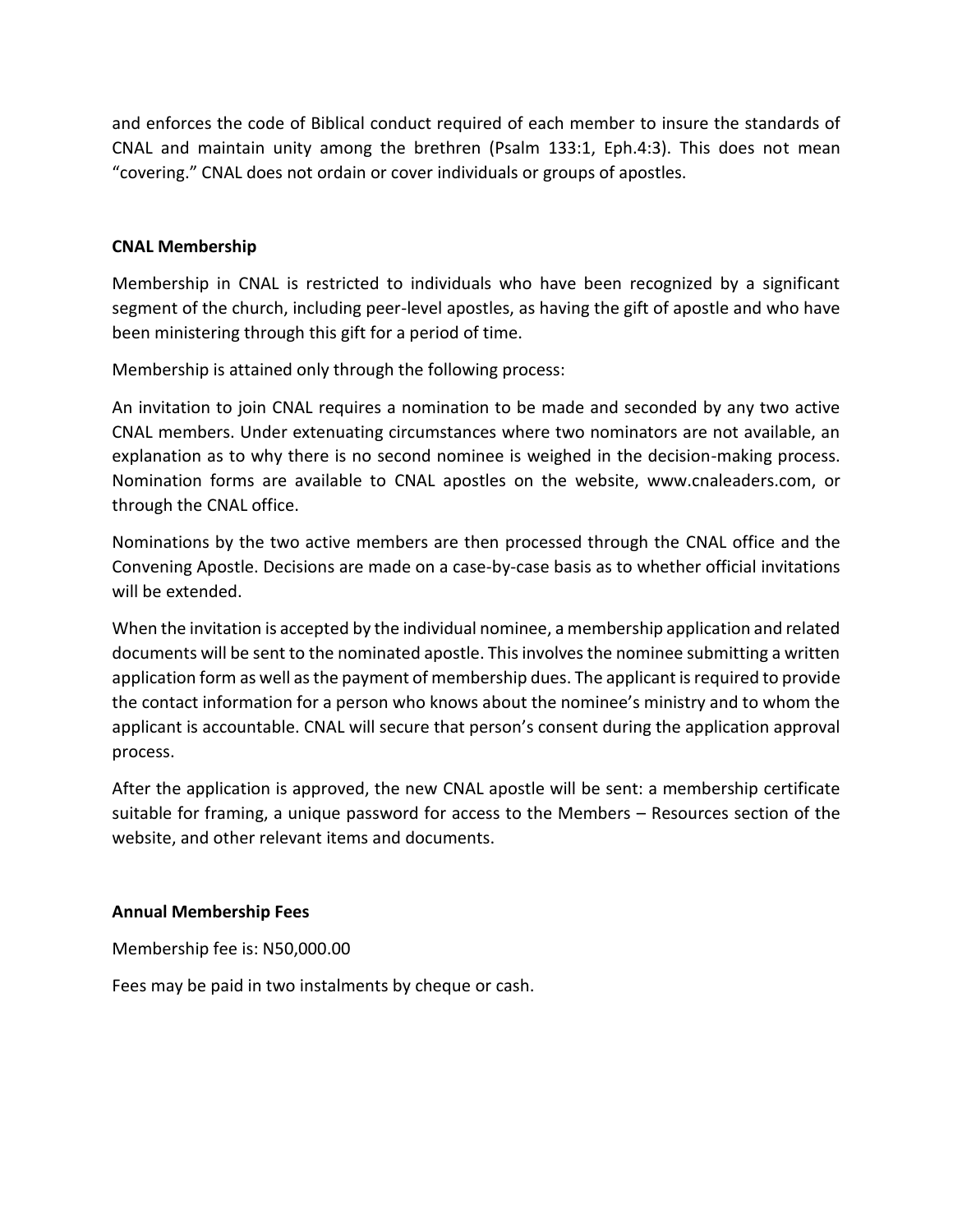#### **Annual Meetings and Summits**

The major structures for facilitating the interaction of apostles with one another are the Periodic Member Meeting and Annual Conferences in Nigeria as well as Annual ICAL Congress which currently takes place in the United States.

#### **ICAL Annual Member's Congress**

The Annual Congress is held in Dallas, Texas, the second week of November each year.

During the meeting, ICAL's Convening Apostle presents an annual State of ICAL and the Movement Report, the Apostolic Council is introduced and designated, and certain Ambassadorial Apostles may present Field Reports. The format also includes a mix of general sessions with individual speakers and panel sessions with as many as three members sharing on current relevant topics. Break and meal times are provided for meeting and networking.

ICAL is a professional society, therefore, only members are invited to speak or participate on panels in the annual meeting.

Speakers come at their own expense and are not paid an honorarium for their participation.

Each member is entitled to bring their spouse and anyone who is an apostle or someone whom they are mentoring/coaching, disciplining, or fathering in the apostolic.

There is no limit to the number of non-members a member can invite as long as they fit the above criteria for attendance. Members and guests will pay a registration fee (outlined in the Annual Conference details).

#### **How CNAL is Administered**

Coalition of Nigerian Apostolic Leaders is administered as a trustee religious organization and is registered at the Corporate Affairs Commission. Joseph Adewale Adefarasin is the Convening Apostle along with an Apostolic Council, made up of eleven other apostles, which gives advice and accountability. Thus, CNAL is governed by apostolic leadership in line with a strictly biblicalbased form of government (episkopos and presbuteros).

CNAL is apostolically led and prophetically influenced.

CNAL has an in-house Executive Administrator based in Lagos, Nigeria.